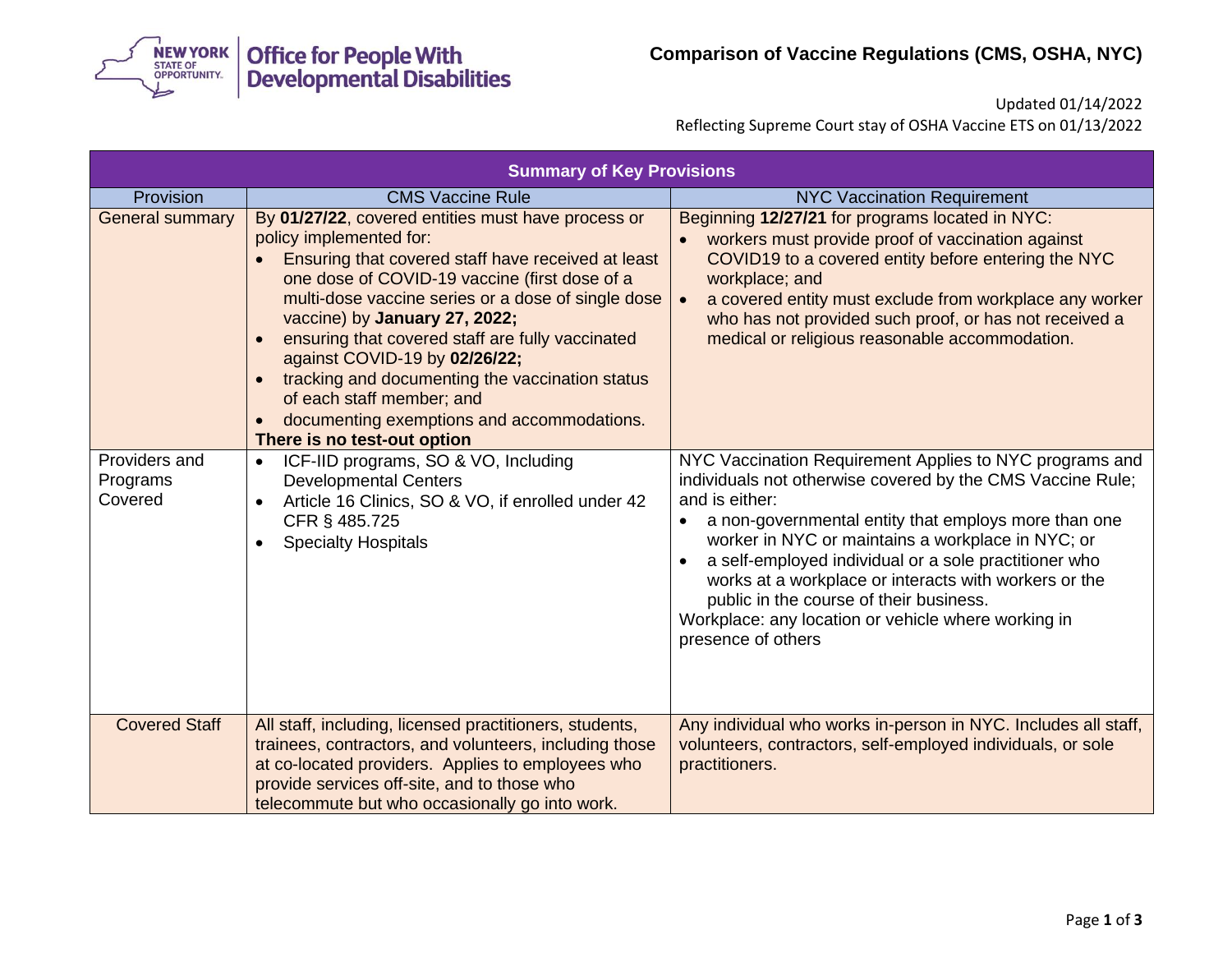

Updated 01/14/2022

Reflecting Supreme Court stay of OSHA Vaccine ETS on 01/13/2022

| Provision                                                   | <b>CMS Vaccine Rule</b>                                                                                                                                                                                                                                                                                                                                                                                               | <b>NYC Vaccination Requirement</b>                                                                                                                                                                                                                                                                                                           |
|-------------------------------------------------------------|-----------------------------------------------------------------------------------------------------------------------------------------------------------------------------------------------------------------------------------------------------------------------------------------------------------------------------------------------------------------------------------------------------------------------|----------------------------------------------------------------------------------------------------------------------------------------------------------------------------------------------------------------------------------------------------------------------------------------------------------------------------------------------|
| <b>Staff Not Covered</b>                                    | Full-time telecommuters with no contact with<br>$\bullet$<br>other employees or individuals receiving<br>services, e.g., full-time telehealth services or<br>payroll services.<br>Infrequent non-healthcare service providers,<br>such as those who provide "one-off" services<br>(e.g., repair services, delivery).<br>Those receiving a reasonable accommodation<br>under federal standards (e.g., ADA, Title VII). | Staff that works from their own home and does not<br>$\bullet$<br>interact with co-workers or public<br>an individual who enters the workplace for a quick and<br>$\bullet$<br>limited purpose<br>Workers receiving reasonable accommodations for<br>$\bullet$<br>religious or medical reasons                                               |
| Procedures for<br><b>Staff Granted</b><br><b>Exemptions</b> | Facility must develop a process for implementing<br>$\bullet$<br>additional precautions for any staff who are not<br>vaccinated, to mitigate the transmission and<br>spread of COVID-19.<br>Facilities must minimize the risk of transmission<br>of COVID-19 to at-risk individuals under their<br>obligation to protect the health and safety of<br>patients.                                                        | NYC Vaccination Requirement order does not address<br>this issue.                                                                                                                                                                                                                                                                            |
| Vaccination<br>Requirement                                  | By 1/27/2022 staff must have received either<br>$\bullet$<br>the first dose of a two-dose vaccine series or a<br>single dose of a single vaccine series<br>By 02/26/2022 staff must have received the<br>necessary doses to complete the vaccine series<br>(i.e., one dose of a single-dose vaccine or all<br>doses of a multiple-dose vaccine series).<br>No booster requirement.                                    | "Fully vaccinated" means at least two weeks have passed<br>after an individual received a single dose of a COVID-19<br>vaccine that requires only one dose, or the second dose of a<br>two-dose series of a COVID-19 vaccine.                                                                                                                |
| <b>Documentation</b><br>requirements for<br>vaccination     | Examples of acceptable forms of proof of vaccination<br>include:<br>CDC COVID-19 vaccination record card (or a<br>$\bullet$<br>legible photo of the card);<br>documentation of vaccination from a health care<br>provider or electronic health record;<br>State immunization information system record,<br>including Excelsior Pass.                                                                                  | CDC COVID-19 vaccination record card (or a legible<br>$\bullet$<br>photo of the card);<br>New York City COVID Safe App showing a vaccination<br>record;<br><b>Excelsior Pass/Excelsior Pass Plus;</b><br>$\bullet$<br><b>CLEAR Health Pass; or</b><br>$\bullet$<br>other method specified by the Commissioner of NYC<br>DOHHMH.<br>$\bullet$ |